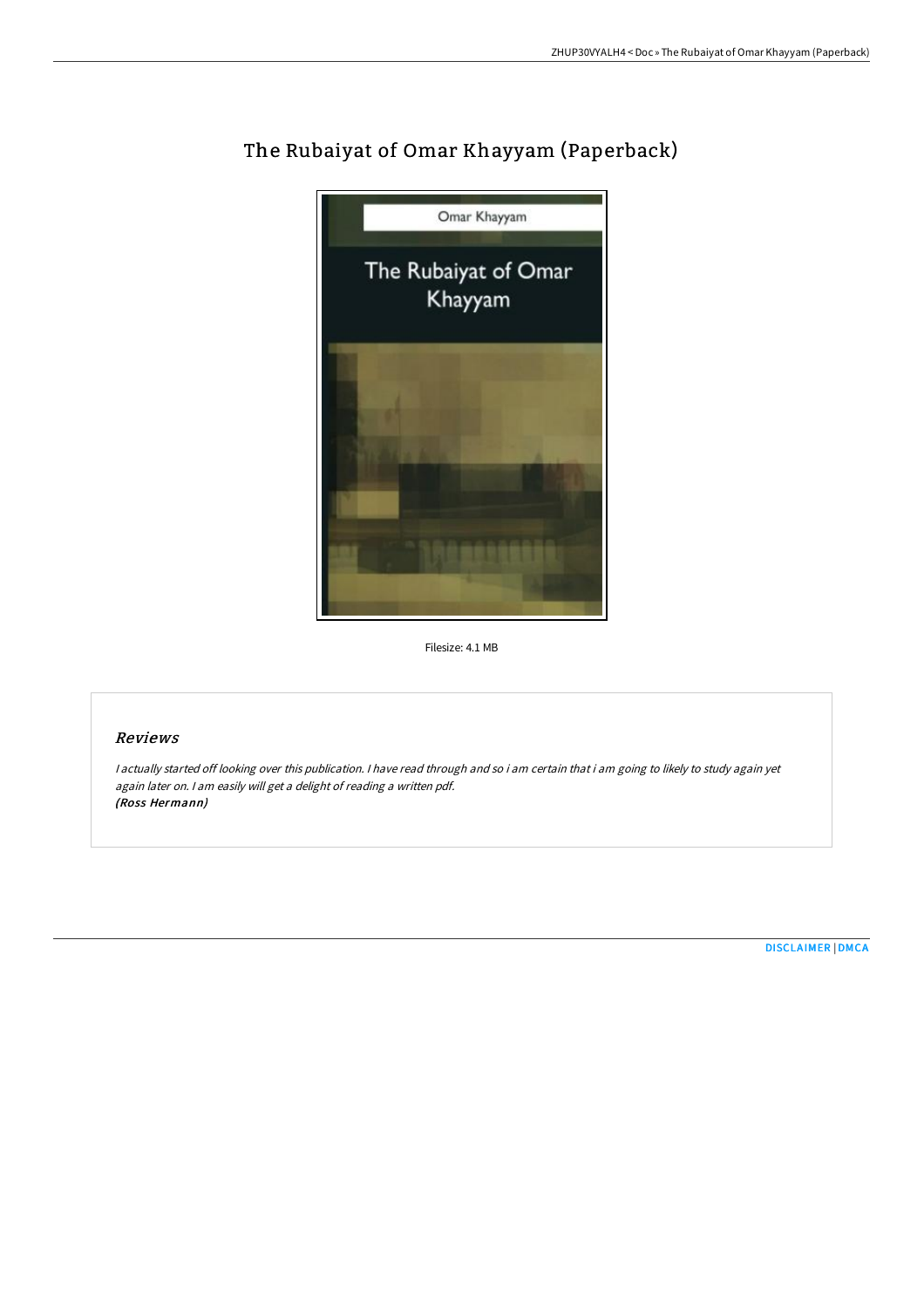## THE RUBAIYAT OF OMAR KHAYYAM (PAPERBACK)



**DOWNLOAD PDF** 

Createspace Independent Publishing Platform, 2017. Paperback. Condition: New. Language: English . Brand New Book \*\*\*\*\* Print on Demand \*\*\*\*\*. I. Awake! for Morning in the Bowl of Night Has flung the Stone that puts the Stars to Flight: And Lo! the Hunter of the East has caught The Sultan s Turret in a Noose of Light. II. Dreaming when Dawn s Left Hand was in the Sky I heard a Voice within the Tavern cry, Awake, my Little ones, and fill the Cup Before Life s Liquor in its Cup be dry. III. And, as the Cock crew, those who stood before The Tavern shouted- Open then the Door. You know how little while we have to stay, And, once departed, may return no more. IV. Now the New Year reviving old Desires, The thoughtful Soul to Solitude retires, Where the WHITE HAND OF MOSES on the Bough Puts out, and Jesus from the Ground suspires. V. Iram indeed is gone with all its Rose, And Jamshyd s Sev n-ring d Cup where no one knows; But still the Vine her ancient Ruby yields, And still a Garden by the Water blows. VI. And David s Lips are lock t; but in divine High piping Pelevi, with Wine! Wine! Wine! Red Wine! -the Nightingale cries to the Rose That yellow Cheek of hers to incarnadine. VII. Come, fill the Cup, and in the Fire of Spring The Winter Garment of Repentance fling: The Bird of Time has but a little way To flyand Lo! the Bird is on the Wing.

Ð Read The Rubaiyat of Omar Khayyam [\(Paperback\)](http://techno-pub.tech/the-rubaiyat-of-omar-khayyam-paperback.html) Online  $\frac{1}{100}$ Download PDF The Rubaiyat of Omar Khayyam [\(Paperback\)](http://techno-pub.tech/the-rubaiyat-of-omar-khayyam-paperback.html)